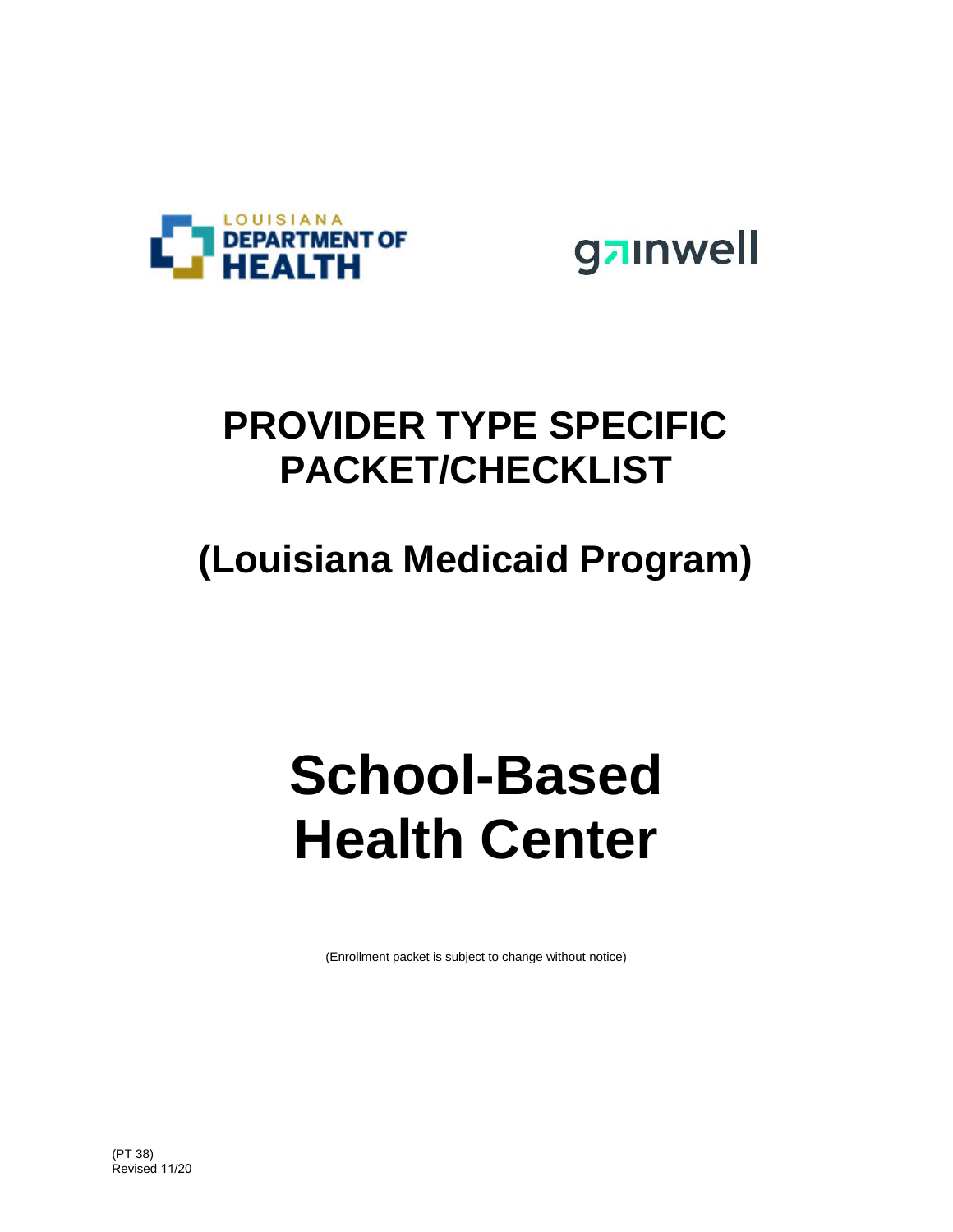#### **School-Based Health Center CHECKLIST OF FORMS TO BE SUBMITTED**

The following checklist shows all documents that must be submitted to the Gainwell Provider Enrollment Unit, in order to enroll in the Louisiana Medicaid Program as a provider for School-Based Health Center:

| Completed | <b>Document Name</b>                                                                                                                                                                                                                                                                                                                                                                                                |
|-----------|---------------------------------------------------------------------------------------------------------------------------------------------------------------------------------------------------------------------------------------------------------------------------------------------------------------------------------------------------------------------------------------------------------------------|
| $\star$   | Completed Entity/Business Louisiana Medicaid PE-50 Provider Enrollment Form.<br>1.                                                                                                                                                                                                                                                                                                                                  |
| *         | 2.<br>Completed PE-50 Addendum - Provider Agreement Form (two pages).                                                                                                                                                                                                                                                                                                                                               |
| $\star$   | Completed Medicaid Direct Deposit (EFT) Authorization Agreement Form.<br>3.                                                                                                                                                                                                                                                                                                                                         |
| $\star$   | Louisiana Medicaid Ownership Disclosure Information Forms for Entity/Business. (Only the<br>4.<br>Disclosure of Ownership portion of this enrollment packet can be done by choosing Option 1.)                                                                                                                                                                                                                      |
|           | Option 1 (preferred): Provider Ownership Enrollment Web Application. Go to www.lamedicaid.com and<br>click on the Provider Enrollment link on the left sidebar. After entering ownership information online, the<br>user is prompted to print the Summary Report; the authorized agent must sign page 3 of the Summary<br>Report and include both pages 2 and 3 with the other documents in this checklist.<br>-or- |
|           | Option 2 (not recommended): If you choose not to use the Provider Ownership Enrollment web<br>application, then submit the hardcopy Louisiana Medicaid Ownership Disclosure Information Forms for<br>Entity/Business.                                                                                                                                                                                               |
| *         | (If submitting claims electronically) Completed Provider's Election to Employ Electronic Data<br>5.<br>Interchange of Claims for Processing in the Louisiana Medical Assistance Program (EDI Contract) Form<br>and Power of Attorney Form (if applicable).                                                                                                                                                          |
|           | Copy of voided check or letter from the bank on bank letterhead verifying the account and routing<br>6.<br>number for the account to which you wish to have your funds electronically deposited (deposit slips<br>are not accepted).                                                                                                                                                                                |
|           | Copy of a pre-printed document received from the IRS showing both the employer identification<br>7.<br>number (EIN) and the official name as recorded on IRS records (W-9 forms are not accepted).                                                                                                                                                                                                                  |
|           | To report "Specialty" for this provider type on Section A of the PE-50 in the Basic Enrollment Packet,<br>8.<br>please refer to the attached listing of Specialty Types for SBHC providers.                                                                                                                                                                                                                         |
| $***$     | Completed Retainer Agreement Medical Director (2 pages).<br>9.                                                                                                                                                                                                                                                                                                                                                      |
| $***$     | 10. Completed Supplemental Provider Enrollment Agreement for SBHC providers form (1 page).                                                                                                                                                                                                                                                                                                                          |
|           | 11. Obtain and submit a letter from OPH-ASHP confirming certification requirements are met as one of the<br>following (see the Supplement Provider Enrollment Agreement below for more details):<br>A. OPH-ASHI (Adolescent School Health Program funded) Certificate<br>or<br><b>B.</b> OPH Acceptance Letter                                                                                                      |
| $***$     | List of individuals linking to the SBHC with this application (1 page). Only physicians and nurse<br>12.<br>practitioners are allowed to be linked to SBHC.                                                                                                                                                                                                                                                         |
| **        | 13. Completed Group Link/Unlink and Working Relationship form for each Nurse Practicioner and/or<br>Physician being linked, only if currently enrolled. (Full enrollment application will be needed for any<br>Individual N.P. or M.D. who is not currently enrolled in Louisiana Medicaid.)                                                                                                                        |
|           | 14. CLIA Certificate required.                                                                                                                                                                                                                                                                                                                                                                                      |

#### \***Forms are included in the Basic Enrollment Packet.**

#### \*\***Forms are included here.**

*PLEASE USE THIS CHECKLIST TO ENSURE THAT ALL REQUIRED ITEMS ARE SUBMITTED WITH YOUR APPLICATION FOR ENROLLMENT.*

*ATTACHED FORMS MUST BE SUBMITTED AS ORIGINALS WITH ORIGINAL SIGNATURES (NO STAMPED SIGNATURES OR INITIALS).*

> Please submit all required documentation to: **Gainwell Provider Enrollment Unit PO Box 80159 Baton Rouge, LA 70898-0159**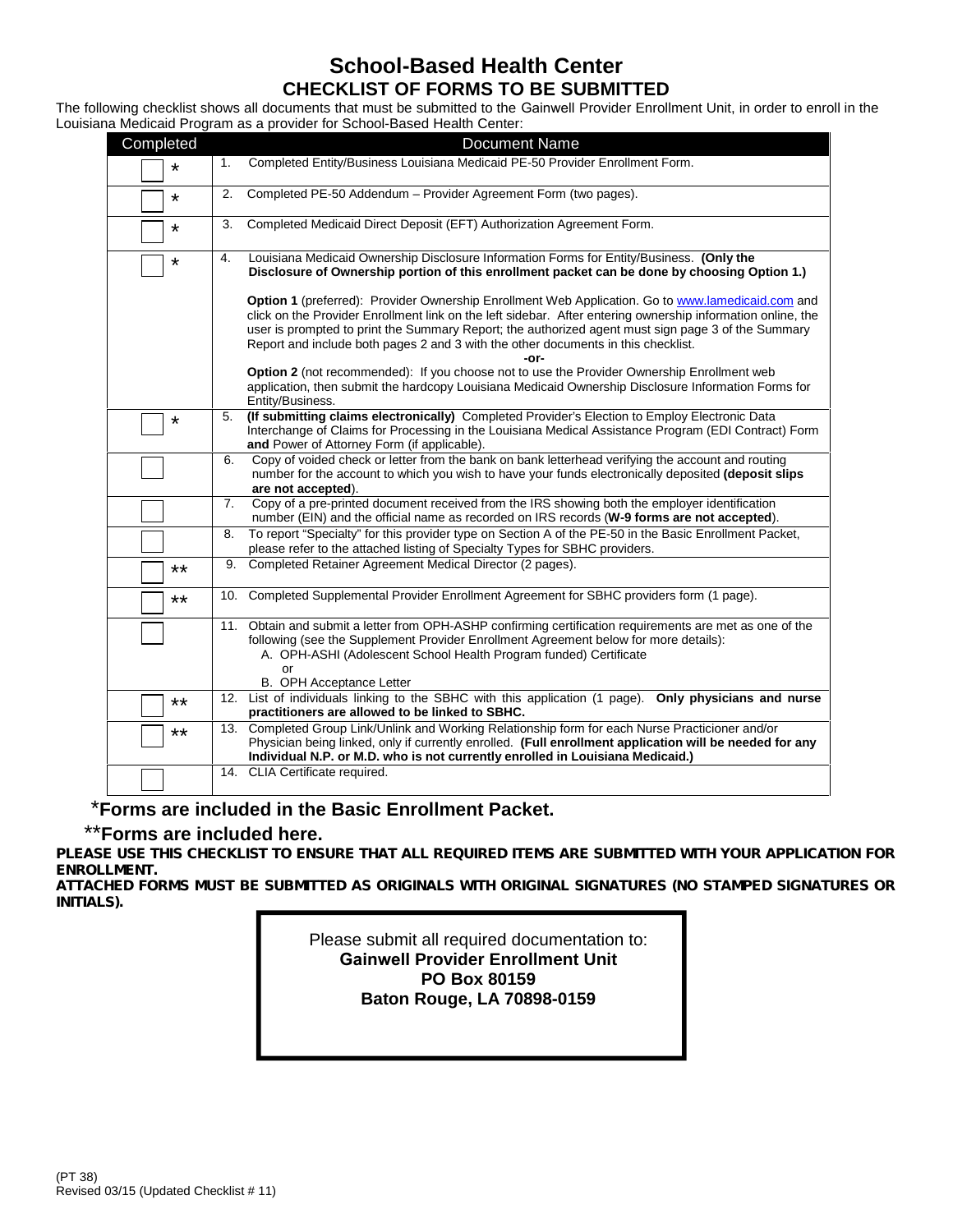## **Description of Specialty Types\* For School-Based Health Center Providers**

#### **Specialty Types are defined by the amount of N.P./M.D. time:**

- **7A** SBHC/NP Part Time No direct services by M.D. N.P. direct services 20 hours less than 20 hours per week
- **7B -** SBHC/NP Full Time No direct services by M.D. N.P. direct services 20 hours or more per week
- **7C -** SBHC/MD Part Time Direct services by M.D. less than 20 hours per week
- **7D -** SBHC/MD Full Time Direct services by M.D. 20 hours or more per week
- **7E -** SBHC/NP+MD Part Time Combined M.D. plus N.P. direct services less than 20 hours per week
- **7F -** SBHC/NP + MD Full Time Combined M.D. plus N.P. direct services 20 hours or more per week

**NOTE: R.N. services, if provided, must be under the direction of a N.P. or M.D.**

**\_\_\_\_\_\_\_\_\_\_\_\_\_\_\_\_\_\_\_\_\_\_\_\_\_\_\_\_\_\_\_\_\_\_\_\_\_\_\_\_\_\_\_\_\_\_\_\_\_\_\_\_\_\_\_\_\_\_\_\_\_\_\_\_**

\***Please be sure you have indicated your specialty on Section A of the PE-50 Form found in the Basic Enrollment Packet.**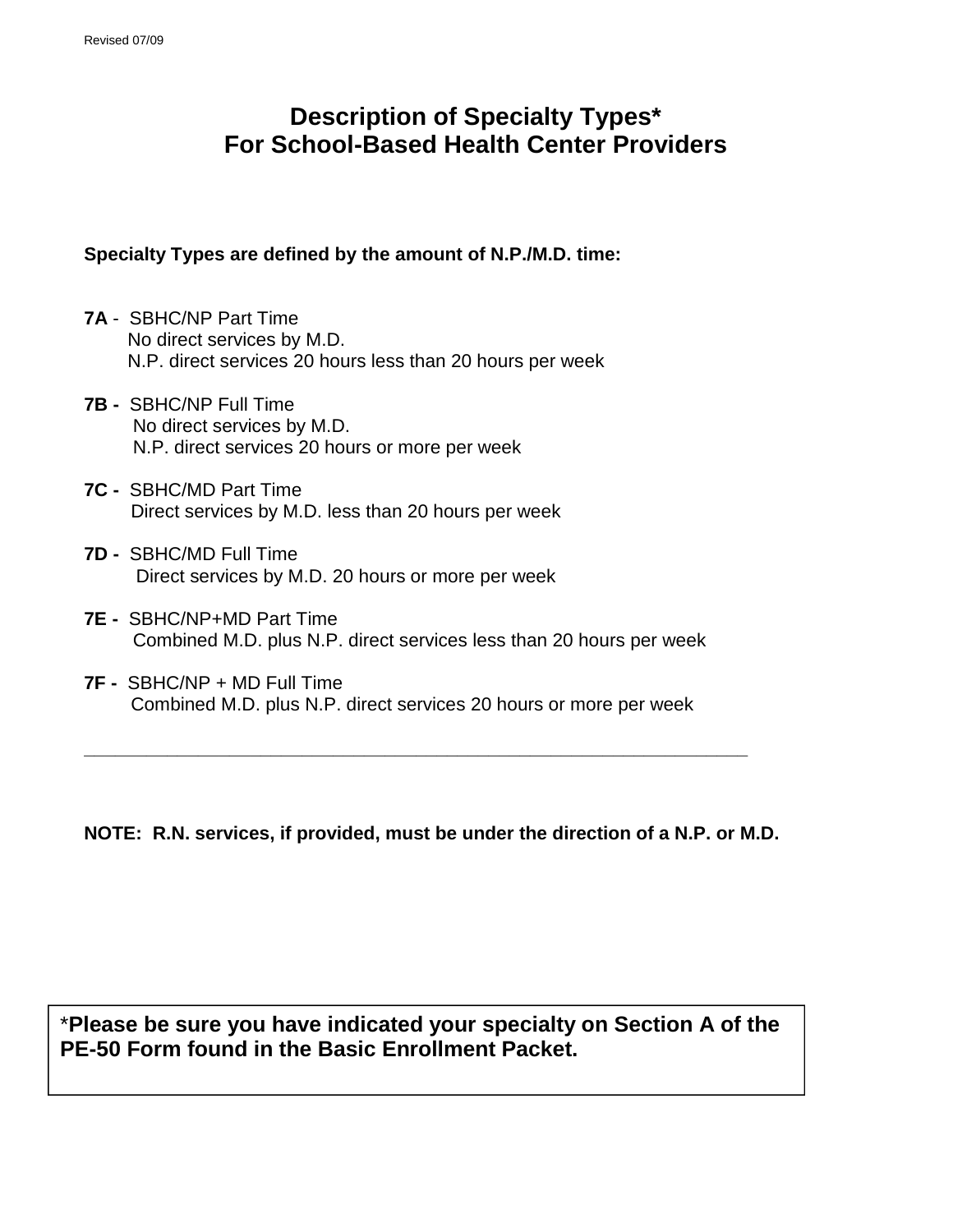#### **RETAINER AGREEMENT MEDICAL DIRECTOR**

This agreement is entered into on this and  $\frac{dy}{dx}$  day of  $\frac{dy}{dx}$  between \_\_\_\_\_\_\_\_\_\_\_\_\_\_\_\_\_\_\_\_\_, M.D., hereinafter referred to as MEDICAL DIRECTOR, of \_\_\_\_\_\_\_\_\_\_\_\_\_\_\_\_\_\_\_\_\_\_ SBHC, hereinafter referred to as FACILITY.

WHEREAS the FACILITY desires to employ the services of MEDICAL DIRECTOR, and WHEREAS the MEDICAL DIRECTOR is desirous of offering certain services, it is therefore mutually agreed that the FACILITY does employ and the MEDICAL DIRECTOR agrees to provide his/her services to all patients without regard to race, color, creed, national origin, age, sex, religion, or handicap, under the following mutual terms and conditions:

#### **MEDICAL DIRECTOR'S RESPONSIBILITIES**

Supervise the overall functions of our facility's medical services in that the Medical Director shall:

- 1. Assume the administrative authority, responsibility, and accountability of overseeing our medical screening, policies, and procedures.
- 2. Coordinate plan of care and periodically review these planning and implement methods to keep the quality of care under constant surveillance.
- 3. Participate in the development of written policies, rules, and regulations to govern the medical screening and other health services provided. The medical director is responsible for seeing that these policies reflect an awareness of and provisions for meeting the needs of the patients.
- 4. Attend the recipient of services, once yearly under six years of age and every other year at age six and above.
- 5. Develop and participate in in-service training programs for nursing service and other related services.
- 6. Implement methods that assure continuous surveillance of the health status of employees including freedom from infection and routine health examinations.
- 7. Review written reports of surveys and inspections and make recommendations to the administrator.
- 8. Obtain and maintain during the term of this agreement a suitable professional liability and malpractice insurance policy.
- 9. Serve the facility as an independent contractor, it being understood and agreed that the MEDICAL DIRECTOR is not an employee of the facility.
- 10. Maintain the confidentiality of all patient information as established by our facility's policies and procedures.
- 11. Stay abreast of all other responsibilities required of a medical director as set forth in a Federal and State laws, statutes, or regulations as enacted or as may be enacted or amended.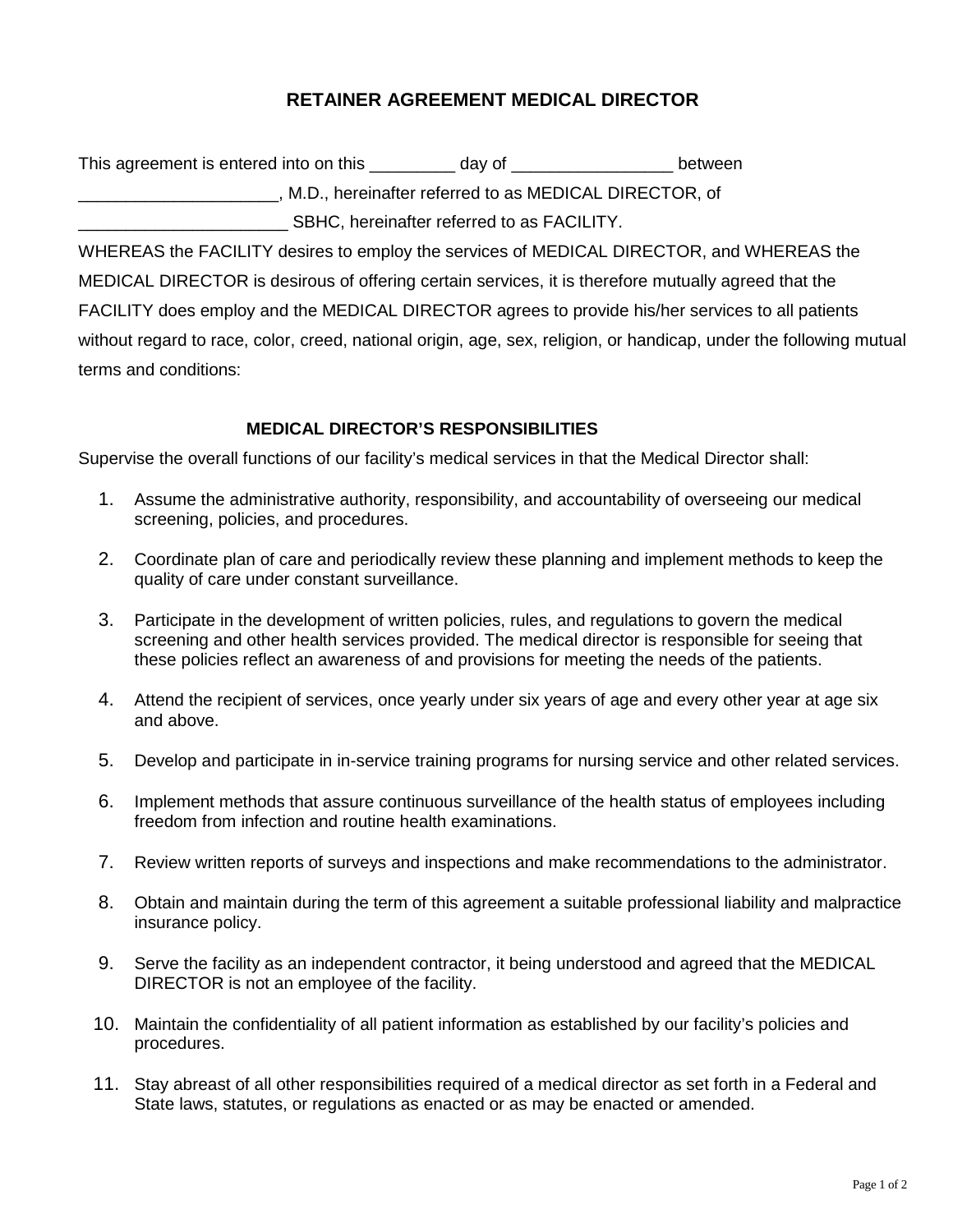#### **QUALIFICATIONS**

Medical Director certifies that he/she:

- 1. Is licensed to practice medicine in this state.
- 2. Has a Medical Degree from a college or university accredited by the American Medical Association.
- 3. Meets the requirements as set forth by these standards.
- 4. Maintains the required continuing education hours to assure continued competence.

#### **DURATION OF AGREEMENT**

- 1. The duration of this agreement is indefinite. However, either party may:
	- a) Terminate this agreement by providing the other party with a sixty (60) day written notice of such intent.
	- b) Terminate this agreement when either party fails to abide by its contents.
- 2. This agreement shall become null and void should the medical director/facility fail to meet the licensing requirements set forth by Federal and State statutes, laws, and regulations governing such services.

#### **FACILITY'S RESPONSIBILITIES**

The facility shall be responsible for:

- 1. Retaining the professional and administrative responsibility for all services provided by the MEDICAL DIRECTOR.
- 2. Making prompt payment for services rendered.

Assuring that the MEDICAL DIRECTOR has complete access to all records and supplies within the facility necessary for the performance of his/her duties.

Delegating the necessary administrative authority, responsibility, and accountability necessary for the MEDICAL DIRECTOR to perform his/her duties.

THE WITNESS THEREOF, the parties have duly set their hands and seal the day and year first above written:

| <b>WITNESS</b> | <b>DATE</b> | <b>MEDICAL DIRECTOR &amp; LIC.</b> | <b>DATE</b> |
|----------------|-------------|------------------------------------|-------------|
| <b>WITNESS</b> | <b>DATE</b> | <b>FACILITY</b>                    | <b>DATE</b> |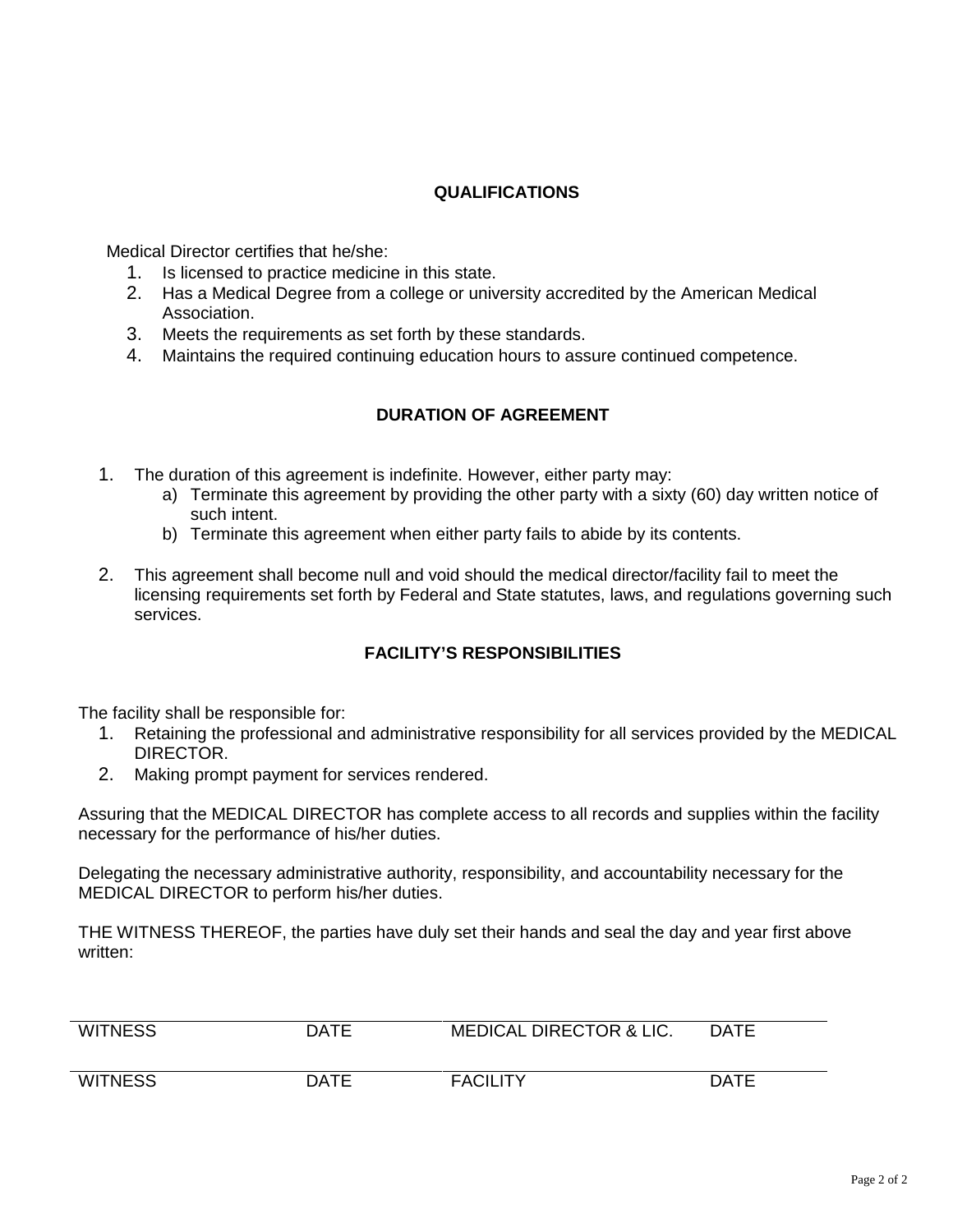### **Supplemental Provider Enrollment Agreement For School-Based Health Center Providers**

#### **Guidelines for SBHC Provider:**

- 1. The SBHC must be certified by the Office of Public Health, Adolescent School Health Program (OPH-ASHP) prior to applying for a Medicaid number. Documentation of this certification must be attached to the Medicaid Enrollment Application. The certification process involves the submission of written reports and an onsite visit every three years. In order to be certified through OPH-ASHP, the SBHC must meet all requirements of the Principles, Standards and Guidelines for SBHCs in Louisiana. This document is available at the OPH-ASHP website online at www.dhh.louisiana.gov/offices/?ID=255. If the SBHC does not maintain certification through OPH-ASHP, the Medicaid number will be revoked. For more information about this certification process visit the OPH-ASHP website.
- 2. The Individual Provider(s) linking to a SBHC must be individually enrolled in Louisiana Medicaid.
- 3. Coordinate and cooperate with the child's medical home (PCP) including submission of any relevant medical visit information to the PCP.
- 4. Bill all Medicaid services provided onsite under the SBHC Medicaid provider number.
- 5. Assure that a Registered Nurse only provides services under the direction of a Nurse Practitioner or Medical Doctor.
- 6. Agree to provide services under one of the specialty types listed on the PE 50 Form.
- 7. Provide appropriate communication to Gainwell Provider Enrollment Unit with any additions or deletions to the linked Nurse Practitioner(s) or M.D.(s) listed on the PE 50 Form.
- 8. Indicate the SBHC classification below:

OPH-ASHI (Adolescent School Health Initiative) Funded (MUST submit with this application a certification letter from OPH-ASHP that SBHC meets certification requirements)

Other – OPH certified (MUST submit with this application a certification letter from OPH-ASHP that SBHC meets certification requirements)

**I do hereby agree to adhere to all enrollment requirements/condition of Medicaid of Louisiana. I affirm that all statements I have made on this application and attachments are true and correct and that I will give services provided to those recipients receiving services through the SBHC program.**

**I further acknowledge that violation of this oath shall constitute cause sufficient for the refusal or revocation of enrollment in Medicaid.**

| $\sim$<br>זור. |                                             | ີ |                   |
|----------------|---------------------------------------------|---|-------------------|
|                | Signature of Authorized<br>l Representative |   | Date<br>Signature |

Print Name of Authorized Representative\_\_\_\_\_\_\_\_\_\_\_\_\_\_\_\_\_\_\_\_\_\_\_\_\_\_\_\_\_\_\_\_\_\_\_\_\_\_\_\_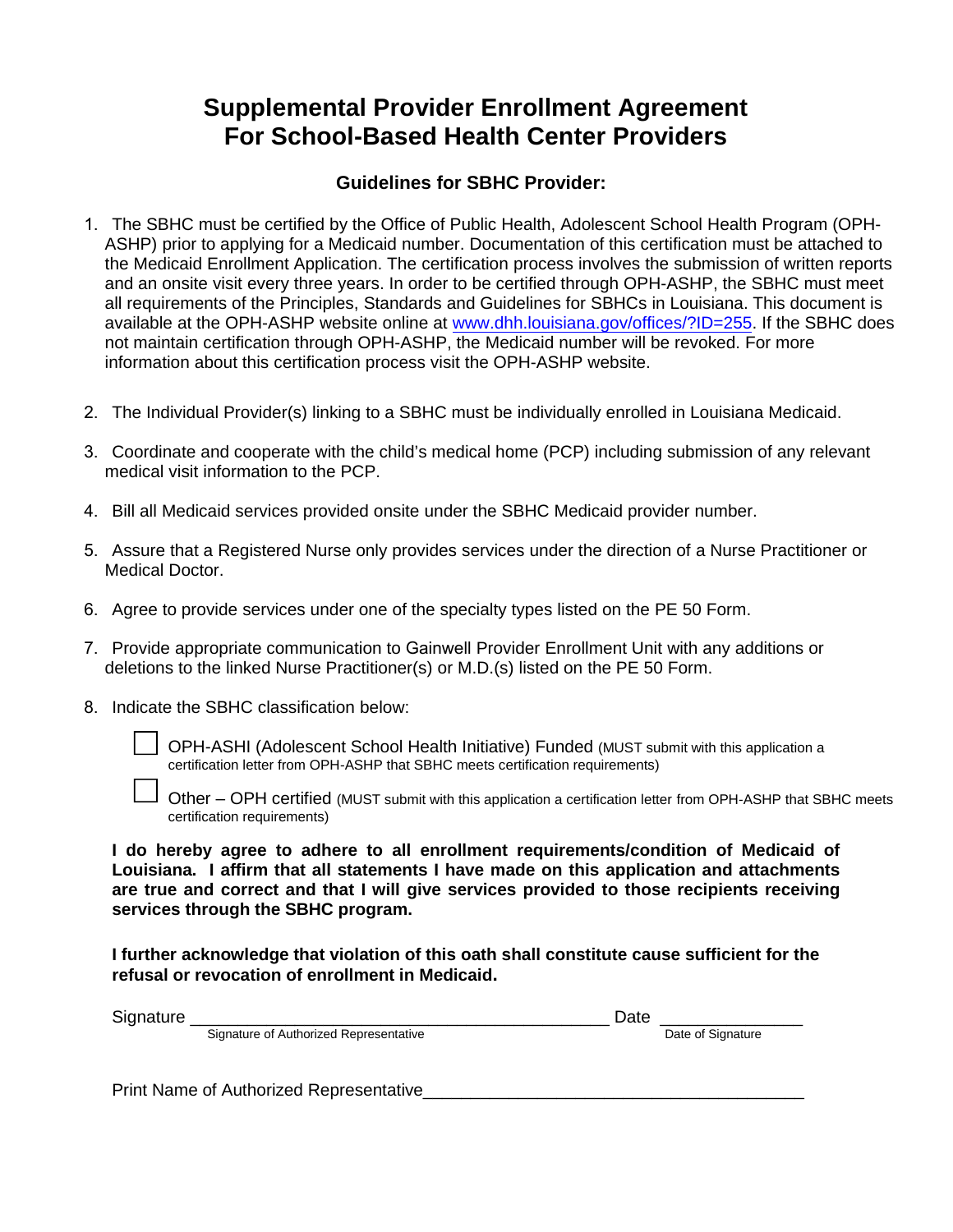#### **List all Louisiana Medicaid Provider Name/Number(s) of individuals that are being linked to the School-Based Health Center with this application:**

| Provider Name | Provider Number |
|---------------|-----------------|
|               |                 |
|               |                 |
|               |                 |
|               |                 |
|               |                 |
|               |                 |
|               |                 |
|               |                 |
|               |                 |
|               |                 |
|               |                 |
|               |                 |
|               |                 |
|               |                 |
|               |                 |
|               |                 |
|               |                 |

Signature \_\_\_\_\_\_\_\_\_\_\_\_\_\_\_\_\_\_\_\_\_\_\_\_\_\_\_\_\_\_\_\_\_\_\_\_\_\_\_\_\_\_\_\_ Date \_\_\_\_\_\_\_\_\_\_\_\_\_\_\_

Signature of Authorized Representative **Date of Signature Date of Signature** Date of Signature

Print Name of Authorized Representative\_\_\_\_\_\_\_\_\_\_\_\_\_\_\_\_\_\_\_\_\_\_\_\_\_\_\_\_\_\_\_\_\_\_\_\_\_\_\_\_